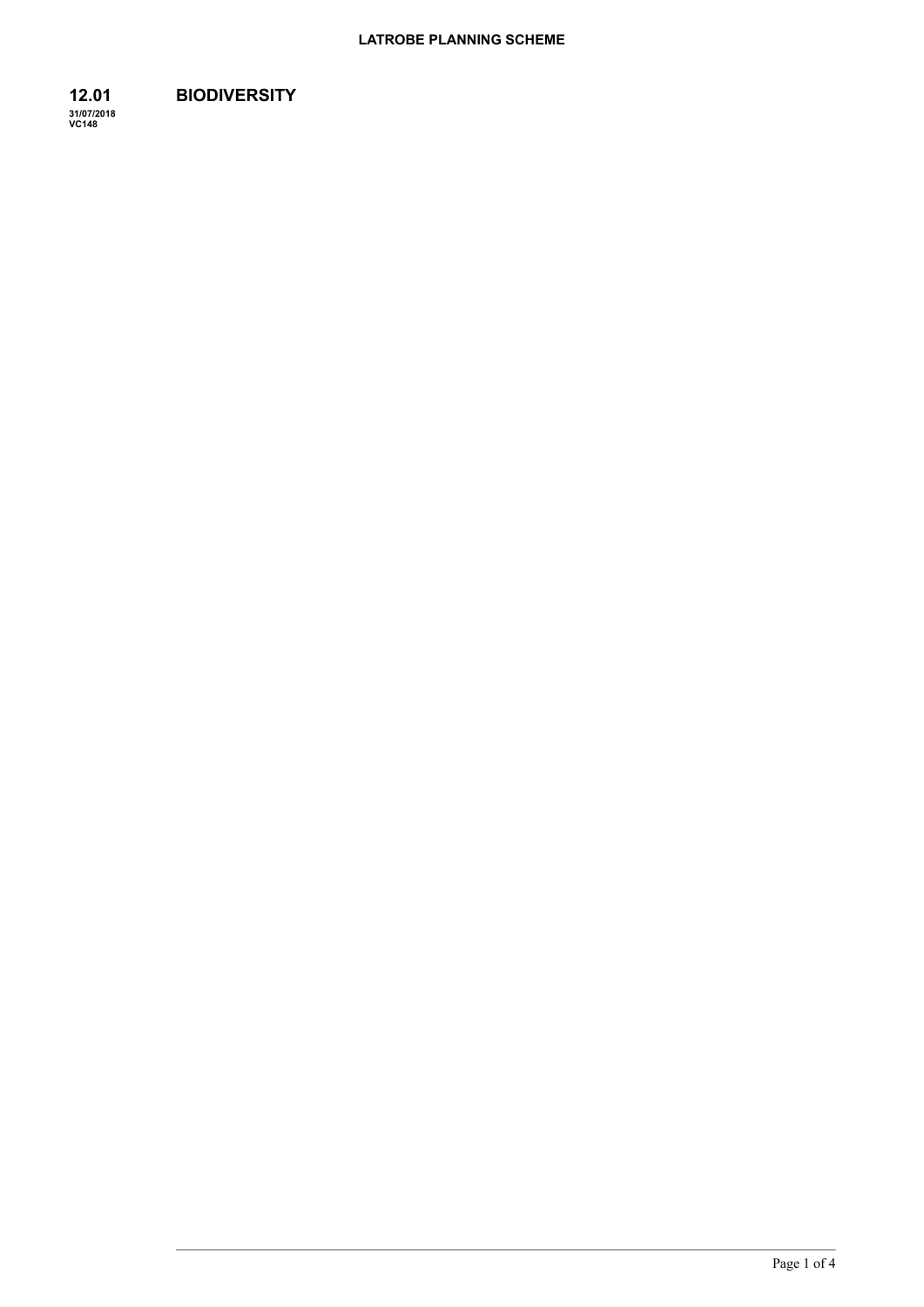#### **12.01-1S Protection of biodiversity**

**31/07/2018 VC148**

# **Objective**

To assist the protection and conservation of Victoria's biodiversity.

### **Strategies**

Use biodiversity information to identify important areas of biodiversity, including key habitat for rare or threatened species and communities, and strategically valuable biodiversity sites.

Strategically plan for the protection and conservation of Victoria's important areas of biodiversity.

Ensure that decision making takes into account the impacts of land use and development on Victoria's biodiversity, including consideration of:

- Cumulative impacts.
- **Fragmentation of habitat.**
- The spread of pest plants, animals and pathogens into natural ecosystems.

Avoid impacts of land use and development on important areas of biodiversity.

Consider impacts of any change in land use or development that may affect the biodiversity value of national parks and conservation reserves or nationally and internationally significant sites; including wetlands and wetland wildlife habitat designated under the Convention on Wetlands of International Importance (the Ramsar Convention) and sites utilised by species listed under the Japan-Australia Migratory Birds Agreement (JAMBA), the China-Australia Migratory Birds Agreement (CAMBA), or the Republic of Korea-Australia Migratory Bird Agreement (ROKAMBA).

Assist in the identification, protection and management of important areas of biodiversity.

Assist in the establishment, protection and re-establishment of links between important areas of biodiversity, including through a network of green spaces and large-scale native vegetation corridor projects.

### **Policy guidelines**

Consider as relevant:

State biodiversity information maintained by the Department of Environment, Land, Water and Planning.

### **Policy documents**

Consider as relevant:

- *Protecting Victoria's Environment – Biodiversity 2037* (Department of Environment, Land, Water and Planning, 2017)
- *Guidelines for the removal, destruction or lopping of native vegetation* (Department of Environment, Land, Water and Planning, 2017)
- Any applicable biodiversity strategies, including the relevant Regional Catchment Strategy (prepared under Part 4 of the *Catchment and Land Protection Act 1994*)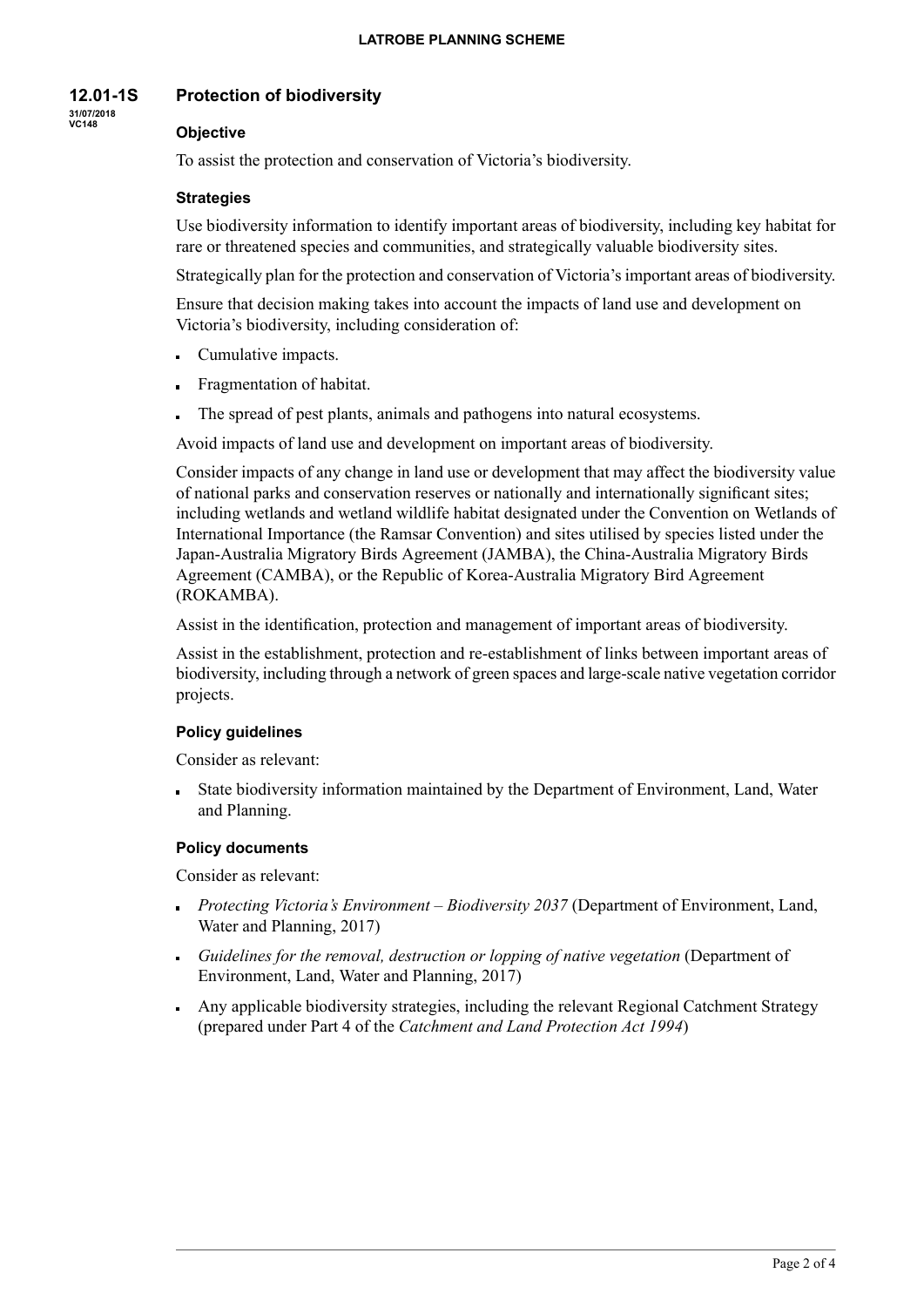#### **12.01-1L Protection of biodiversity**

#### **Strategies**

**--/--/---- Proposed C126latr**

Adopt the precautionary principle where there are threats of environmental damage, such as damage or destruction of habitat.

Protect habitats that contain indigenous flora and fauna, particularly where those species are threatened.

Ensure that the enhancement of biodiversity outcomes does not pose an unacceptable increase in bushfire risk to community and infrastructure.

Facilitate the creation of a biolink from the Strzelecki Ranges bioregion to the Southern Fall bioregion, as shown on the Rural Framework Plan in Clause 02.04.

Protect the environmental features and habitat values of the Boolarra-Mirboo North Rail Trail (Areas 2, 3 & 4 of the Boolarra Town Structure Plan in Clause 11.01-1L).

Protect roadside vegetation, especially in the Strzelecki Ranges from Boolarra to Gormandale, that provides linkages between public and private remnant native vegetation.

Retain native vegetation on roadsides, waterways and public and private land to facilitate healthy habitats to improve biodiversity.

Protect the environmental features and habitat values of the Gippsland Plains Rail Trail, Toongabbie Cemetery and rear of 53-57 Humphrey Road (Areas 11 of the Toongabbie Structure Plan in Clause 11.01L).

Protect roadside vegetation that provides linkages between public and private remnant native vegetation in Toongabbie, especially along:

- · Traralgon-Maffra Road,
- · Old Walhalla Road,
- Harris Lane between Cemetery Road and Guyatts Road, and
- The north of Sparks Lane.

Protect remnant vegetation in roadside reserves in Toongabbie, especially along:

- · Hill Street west of King Street,
- Page Lane at the rear of 53-57 Humphrey Road, and
- The unnamed road reserve abutting the eastern boundary of the Toongabbie Golf Course.

Enhance Toongabbie Creek and Rosedale Creek corridors by linking them to adjacent open spaces

#### **Policy guideline**

Consider as relevant:

- Encouraging rural landholders to pursue a target of 30 per cent of native vegetation coverage across their properties and the landscape as a critical threshold for biodiversity conservation, particularly within the Strzelecki – Alpine bio-link.
- *Toongabbie Structure Plan* (Latrobe City Council, 2020)
- *Flora and Fauna Assessment -Toongabbie Structure Plan Background Report* (Latrobe City Council, 2020)